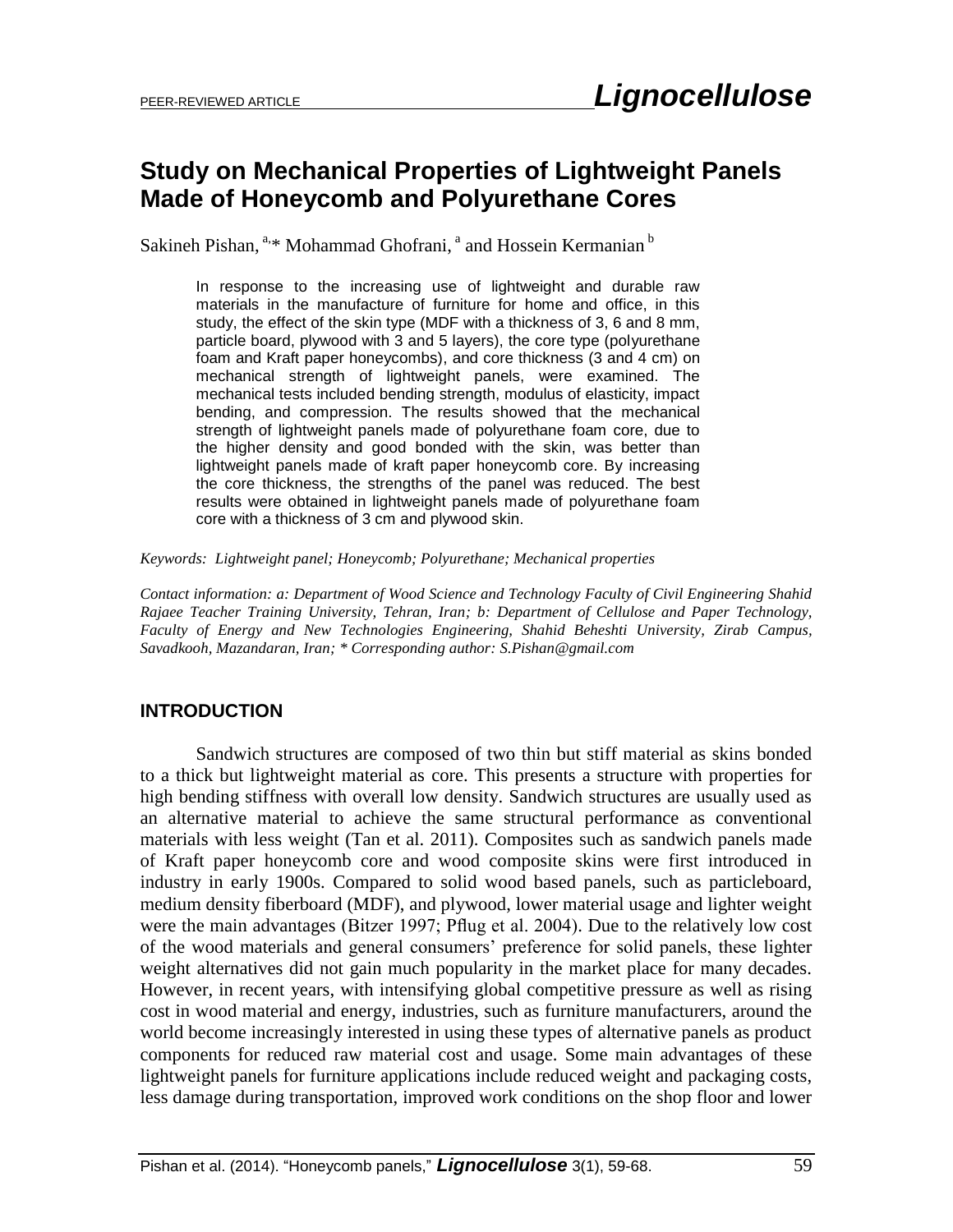production costs (Wemlund 2004). Some manufacturers are also aiming to use these types of panels or structures for more demanding load-bearing conditions. Some examples are floors, decks, transportation pallets, load bearing walls, etc. (Mosbybuil 2010; Vinson 2005). Unfortunately, scarce studies can be found in the literature dealing with sandwich panels containing a kraft paper core and wood composite skins. Meanwhile, structural optimization has been carried out extensively for sandwich panels made from other materials, such as metals and polymers, since the 1940s. As a result, there is a large body of literature dealing with structure–property relationships for these types of structural sandwich panels (Gibson et al. 1998; Noor et al. 1996; Fortes et al. 1999). Since the material properties of the sandwich panel containing a Kraft paper core and wood composite skins significantly differ from those of aerospace structural sandwich panels, systematic studies of the structure–property relationships of sandwich panels containing a Kraft paper core and wood composite skins are needed. According to the classical sandwich theory (Plantema 1999; Allew 1969) for structural panels, the constraints imposed by the panels' skin layer could significantly affect the local deformation mechanism of the heterogeneous core. The impact of skin properties on the sandwich panels was first studied theoretically by Kelsey et al. (Kelsey et al. 1958). There is no published data on the influence of core type, core thickness, skin type, and thickness ratio of core to skin (shelling ratio) on the mechanical properties of the sandwich panels (Chen et al. 2011).However, an early Investigation of elastic moduli of Kraft paper honeycomb core sandwich panels shows that decrease in the thickness ratio of the core to skin layer (shelling ratio) resulted in an increase in the modulus of elasticity and shear modulus of the sandwich panels. The increase was significant when the shelling ratio was smaller than six (Chen et al. 2012). It is the aim of this study to investigate the mechanical properties of lightweight panels made of honeycomb and polyurethane foam cores.

### **METHODS AND MATERIALS**

#### **Sample Preparation**

 Three types of wood composites were used as a skin: MDF with a thickness of 3, 6 and 8 mm particleboard thickness of 8 mm and 5-layer and 3-layer plywood prepared. Two types of Core materials: Kraft paper honeycomb<sup>1</sup> with hexagonal cross section and cell size 34-33 mm and a nominal thickness of 3 and 4 cm, and polyurethane with 3 and 4 cm thickness was used.

The thermoplastic adhesive, polyvinyl acetate (PVA) was used (Table1). The frame was used to make lightweight panels. After gluing and joining the skin layers to the core, lightweight panels were placed under the hot press. Temperature 80 °C, pressure of 60  $kg/cm<sup>2</sup>$  and duration of 7 min were used for all panels. After the press, the lightweight panels were conditioned for 2 weeks (in  $23 \pm 2^{0}$  C, RH 65%).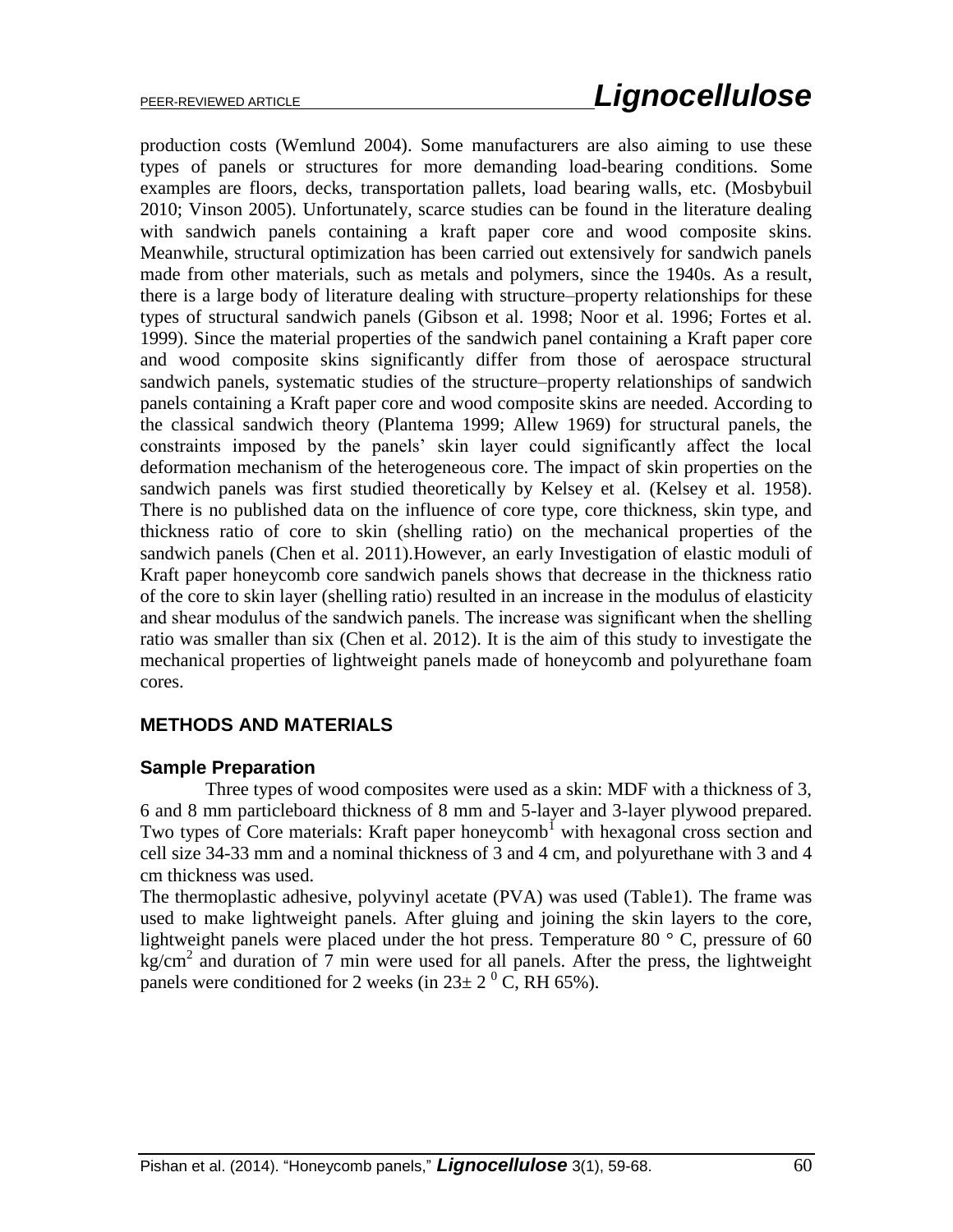# PEER-REVIEWED ARTICLE *Lignocellulose*



**Fig.1.** Core specification.

#### **Mechanical Tests**

To measure modulus of rupture (MOR) and modulus of elasticity (MOE) according to the standard ASTM C393 and loading speed of 2 mm per minute was used. To measure the impact strenght1 the standard DIN 52189 (1992), compression in accordance with ASTM C365-94 standard and the loading speed was 2 mm/min. Data analyzed according by factorial test using SAS software in 99% confidence level average rating according to Duncan's test was perform [Table 1].

| Core type                | Core<br>thickness | <b>Skin type</b>                 |                            |              |              |               |                                 |
|--------------------------|-------------------|----------------------------------|----------------------------|--------------|--------------|---------------|---------------------------------|
|                          |                   | Particle<br>board                | Medium density fiber board |              |              | Plywood       |                                 |
|                          |                   | 8 mm                             | 3 mm                       | 6 mm         | 8 mm         | 3 layer       | 5 layer                         |
| Polyurethane<br>foam     | 3 cm              | P <sub>3</sub> -P <sub>b</sub> 8 | P3-M3                      | P3-M6        | P3-M8        | P3-PL 3       | P <sub>3</sub> -PL <sub>5</sub> |
|                          | 4 cm              | P4-Pb8                           | P4-M3                      | <b>P4-M6</b> | <b>P4-M8</b> | <b>P4-PL3</b> | <b>P4-PL 5</b>                  |
| Kraft paper<br>honeycomb | 3 cm              | $H3-Pb8$                         | $H3-M3$                    | H3-M6        | H3-M8        | $H3-PL3$      | <b>H3-PL 5</b>                  |
|                          | 4 cm              | H4-Pb8                           | $H4-M3$                    | H4-M6        | <b>H4-M8</b> | <b>H4-PL3</b> | $H4-PL5$                        |

**Table 1.** Details of Variable Factors (Core and Skin)

#### **RESULTS AND DISCUSSION**

#### **Modulus of Rupture (MOR)**

Figure 2 shows the effects of core and skin type and thickness on modulus of rupture (MOR).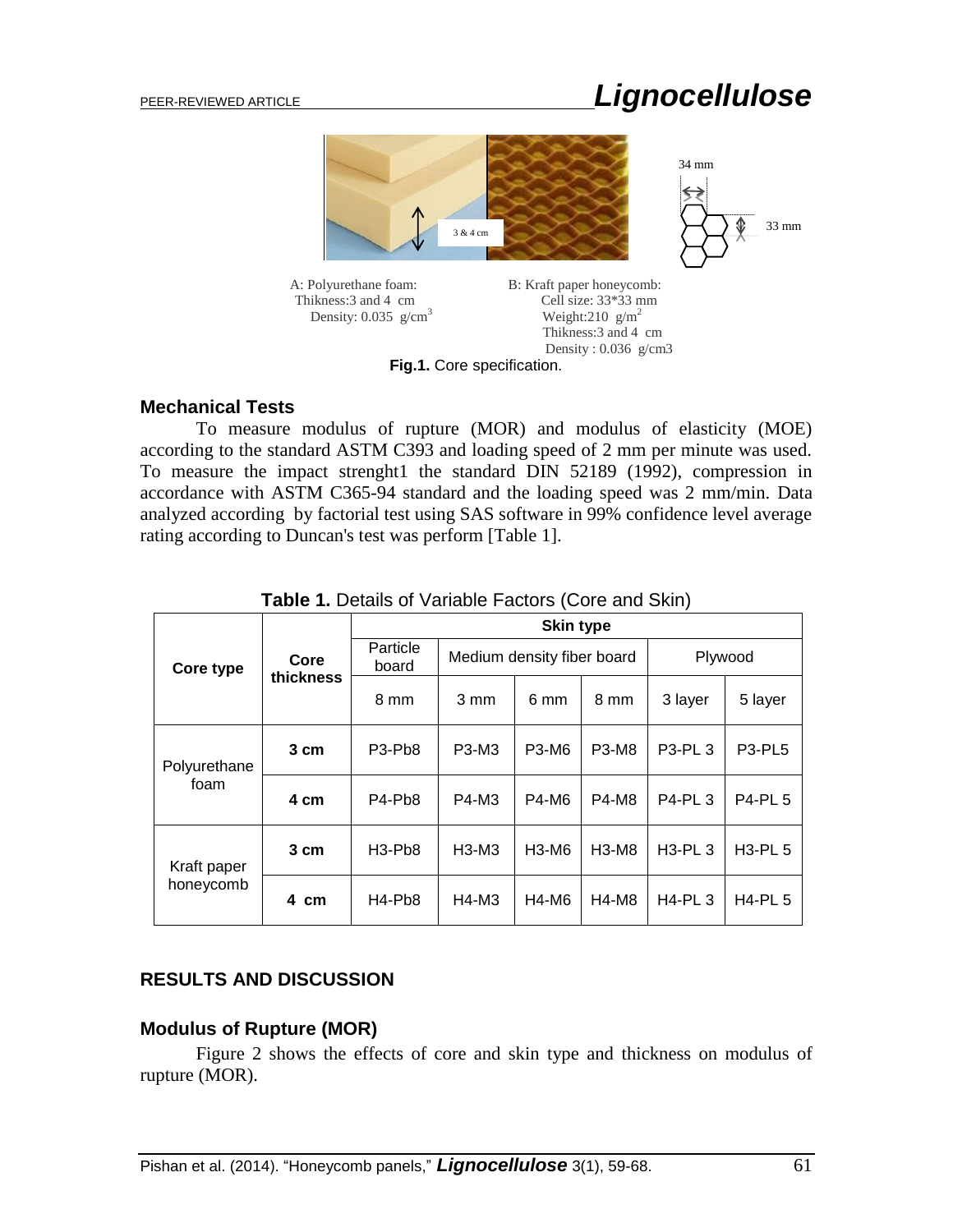# PEER-REVIEWED ARTICLE *Lignocellulose*



**Fig. 2.** Effect of core and skin type and thickness on modulus of rupture

#### *Effect of core type and core thickness*

The results showed that the effect of different core types and core thickness on the MOR was significant at the 99% confidence level. Figure 2 shows that the highest value of the MOR obtained in panels made of lightweight polyurethane core with a thickness of 3 cm and the least value of MOR obtained in samples made of Kraft paper core honeycombs with 4 cm thickness. According to figure 4-10 it can be concluded; the samples made from polyurethane core showed better MOR than Kraft paper honeycomb core and by polyurethane core, MOR increased up to 76/04 %, because of its more effective surface and so, better bonding of skins to the polyurethane core. Increase in the MOR was not only due to increase in the thickness of the core, but also the core type and the bonding effective surface between the skins and core had effects.

#### *Effect of skin type and skin thickness*

The results showed that the effect of different skin types and skin thickness on the MOR was significant at the 99% confidence level. Generally the MOR of particleboard is less than MDF and plywood (Cai et al. 2010). In this study, results showed the same pattern. Figure 2 shows that the highest value of MOR obtained in lightweight panels made of 5-layer plywood skins and least value of MOR obtained in panels were made of particle board skins. Plywood has more load bearing capacity comparing MDF and particleboard. In MDF skin type panels, MOR was increased by increasing the skin thickness. Panel density has a direct influence on the bending strength, because with increasing the density of wood substance per unit volume and resistance to force increases more and As a result, bending strength and modulus of elasticity increases .. Shalbafan et al. (2011) concluded that by increasing the thickness of the lightweight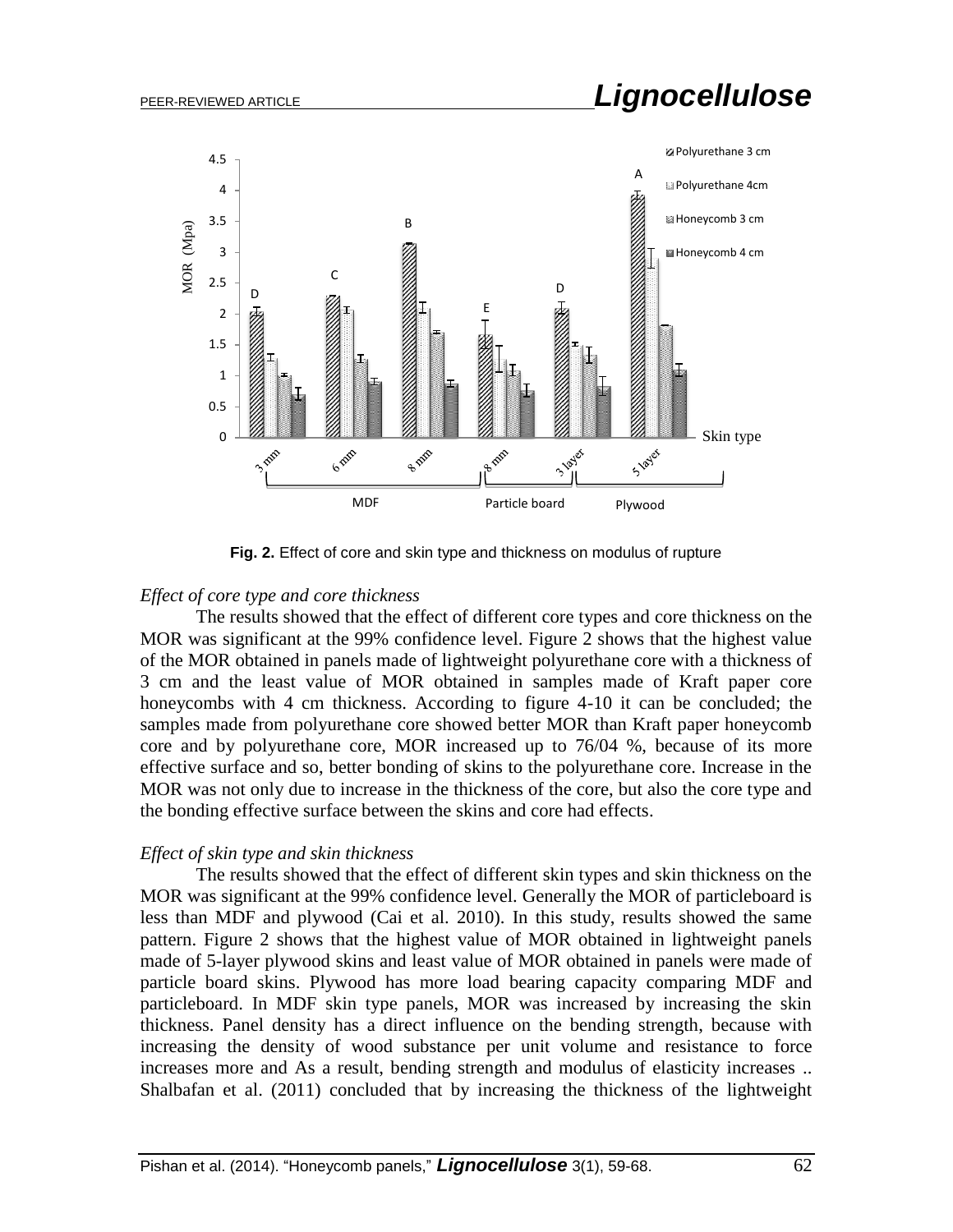panels, the modulus of rupture and modulus of elasticity increased (Shalbafan et al. 2011).

#### **Modulus of Elasticity (MOE)**

Figure 3 shows the effects of core and skin type and thickness on modulus of elasticity (MOE).



**Fig. 3.** Effect of core type and core thickness on modulus of elasticity (MOE)

#### *Effect of core type and core thickness*

The results showed that the effect of different core types and core thickness on the MOE was significant at the 99% confidence level. Figure 3 shows that the highest value of the MOE obtained in panels made of lightweight polyurethane core with a thickness of 3 cm and the least value of MOE obtained in panels made of Kraft paper honeycomb core with 4 cm thickness. According to figure 3 it can be concluded; the panels made from polyurethane core showed better MOE than Kraft paper honeycomb core and by polyurethane core, MOE increased up to 36/59 %, because of its more effective surface and so, better bonding of skins to the polyurethane core and Increasing the core thickness in both types of cores decreased the MOE values. Chen et al (2012) study on the MOE of sandwich panels made of kraft paper honeycomb core and results have shown too that a decrease in the thickness ratio of the core to skin layer (shelling ratio) resulted in an increase in the MOE and shear modulus of the sandwich panels (Chen et al 2012).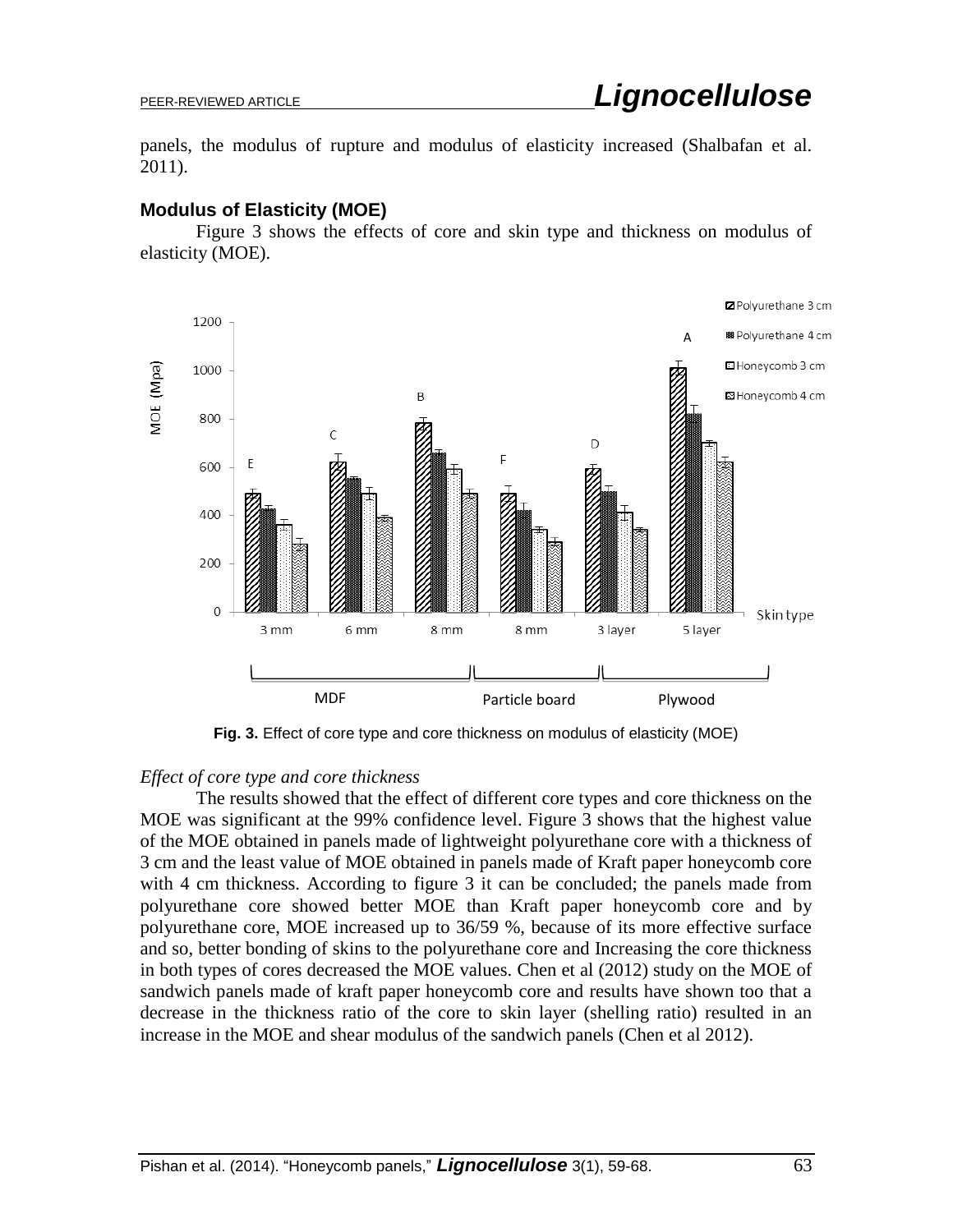#### **Impact Resistance**

Figure 4 shows the effects of core and skin type and thickness on impact resistance.



**Fig.4**. Effect of core type and core thickness on impact resistance.

#### *Effect of core type and core thickness*

The results showed that the effect of different core types and core thickness on the impact resistance was significant at the 99% confidence level. Figure 4 shows the highest value of impact resistance obtained in light weight panels made of polyurethane core with a thickness of 3 cm, and the least value of impact resistance obtained in panels made of Kraft paper honeycomb with a thickness of 4 cm. According to Figure 4 it can be concluded; the samples made from polyurethane core showed better impact resistance than kraft paper honeycomb core and by polyurethane core, impact resistance values increased 35/63 % because of its more effective surface and so, better bonding of skins to the polyurethane core and increasing the core thickness in both types of cores decreased impact resistance. The core has a significant influence on the of impact resistance, because the honeycomb core is absorbed about 50 to 95 percent of the total energy, while the skins absorbs only 7 to 35% impact energy (Paulius et al. 2010). With increasing height of cell wall in honeycomb structure, absorption of energy in panel reduced and there was relation with the behavior of impact bending and size of cell wall [\(Wang](http://www.sciencedirect.com/science/article/pii/S0734743X08000420) et al. 2009). So with the using up polyurethane foam instead of Kraft paper honeycomb and also decrease in thickness of core from 4 to 3 cm, the impact resistance increased.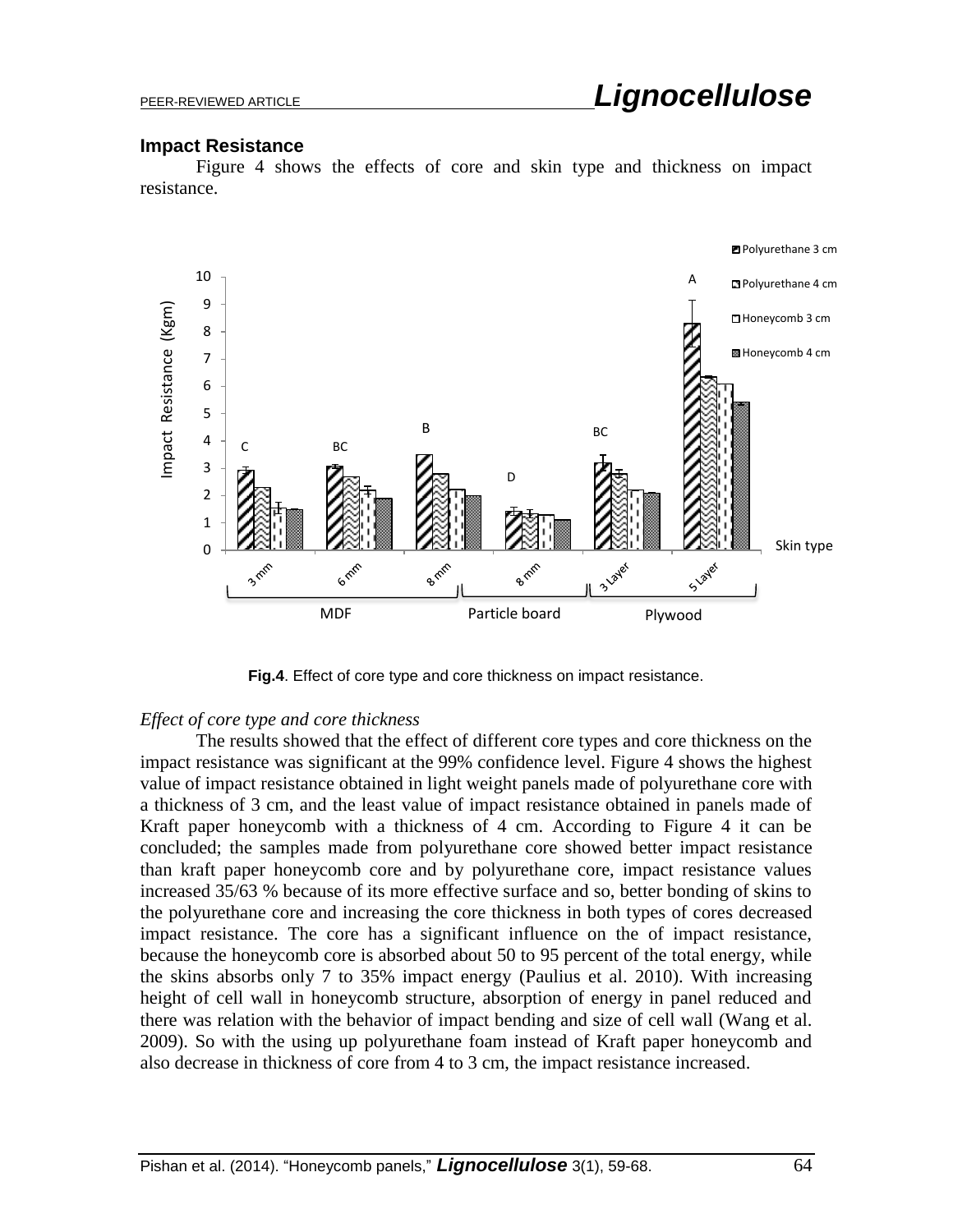#### *Effect of skin type and skin thickness*

The results showed that the effect of different skin types on the impact resistance was significant at the 99% confidence level. The highest value of impact resistance obtained in lightweight panels made of 5-layer plywood skins and least of impact resistance value obtained in panels were made of particle board skins. Figure 4 shows that the impact resistance of the panels made of MDF skins with increasing skin thickness gradually increased and by increasing the number of layers of plywood, the impact resistance of panel increased. An increased impact on the plywood when layer thickness was increased (Latibary et al. 2000). The impact resistance of the lightweight panels made of particleboard skin and paper honeycomb core was more than the panel just made of particle board (Barboutis et al. 2005).

#### **Compression**



Figure 5 shows the effects of core and skin type and thickness on compression.

**Fig.5.** Effect of core type and core thickness on compression.

### *Effect of core type and core thickness*

The results showed that the effect of different core types and core thickness on the compression was significant at the 99% confidence level. Figure 5 shows that the highest value of compression obtained in lightweight panels made of 5-layer plywood skin and with polyurethane core with a thickness of 3 cm and least value of compression obtained in panels were made of particle board with a thickness of 8 mm and kraft paper honeycomb core with thickness of 4 cm. According to Fig. 5 it can be concluded; the samples made from polyurethane core showed better compression than Kraft paper honeycomb core and by polyurethane core, compression values increased 129/63 %, because of its more effective surface and so, better bonding of skins to the polyurethane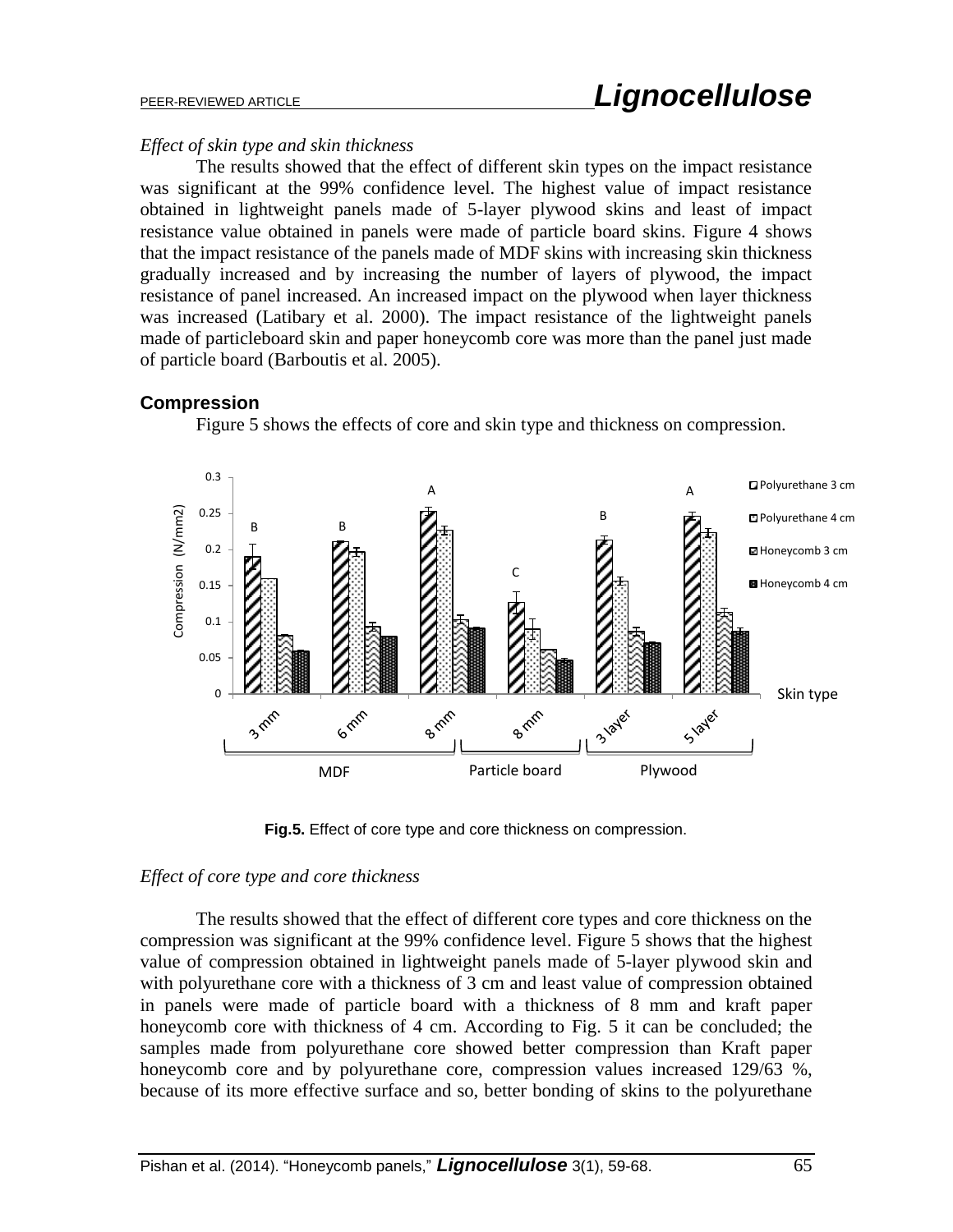core and the force can spread out on the wide surface of the panel and increased panels compression strength. Increasing core thickness in both types of cores decreased compression. Polyurethane foam core was denser and harder than the paper honeycomb core and could obtained more against of load [\(Wang](http://www.sciencedirect.com/science/article/pii/S0734743X08000420) et al. 2009).In light panels with increasing cell wall height of kraft paper honeycomb, energy absorbing reduce. Also with increase in honeycomb cell wall thickness the value of energy absorbed per unit volume increases and compression increased and consequently the resistance increased (Erickson et al. 2005).

#### *Effect of skin type and skin thickness*

The results showed that the effect of different skin types on the compression was significant at the 99% confidence level. Figure 5 shows that the highest value of the compression obtained in panels made of 5-layer plywood skins and least value of compression obtained in panels were made of particle board skins. Figure 5 shows that, compression resistance of the panels increased by increasing the MDF skin thickness as a result of higher load-bearing (Khalili et al. 2009). The same results obtained in plywood skin type panels that increasing the number of layer lead to higher compression strength (Latibary et al. 2000).

#### **CONCLUSIONS**

Lightweight products were used as raw material in the manufacturing of, office furniture and home furniture industry is dramatically welcomed to Iran's manufacturers. In fact, these panels with lightweight have the ability to quickly assemble and have good resistance properties. In this study the results of mechanical properties of lightweight panels made of Kraft paper honeycomb and polyurethane foam cores as well as statistical analysis of data, can conclude that:

1. The mechanical strength of lightweight panels made of polyurethane foam core, due to the higher density and good bonded with the skin was better than lightweight panels made of Kraft paper honeycomb core.

2. By increasing the core thickness, the strengths of the panel was reduced.

3. The best results were obtained in lightweight panels made of polyurethane foam core with a thickness of 3 cm and plywood skins.

#### **ACKNOWLEDGMENTS**

The authors would like to acknowledge Jalis industrial groups as a home and office furniture company in Iran for the financial support of the project.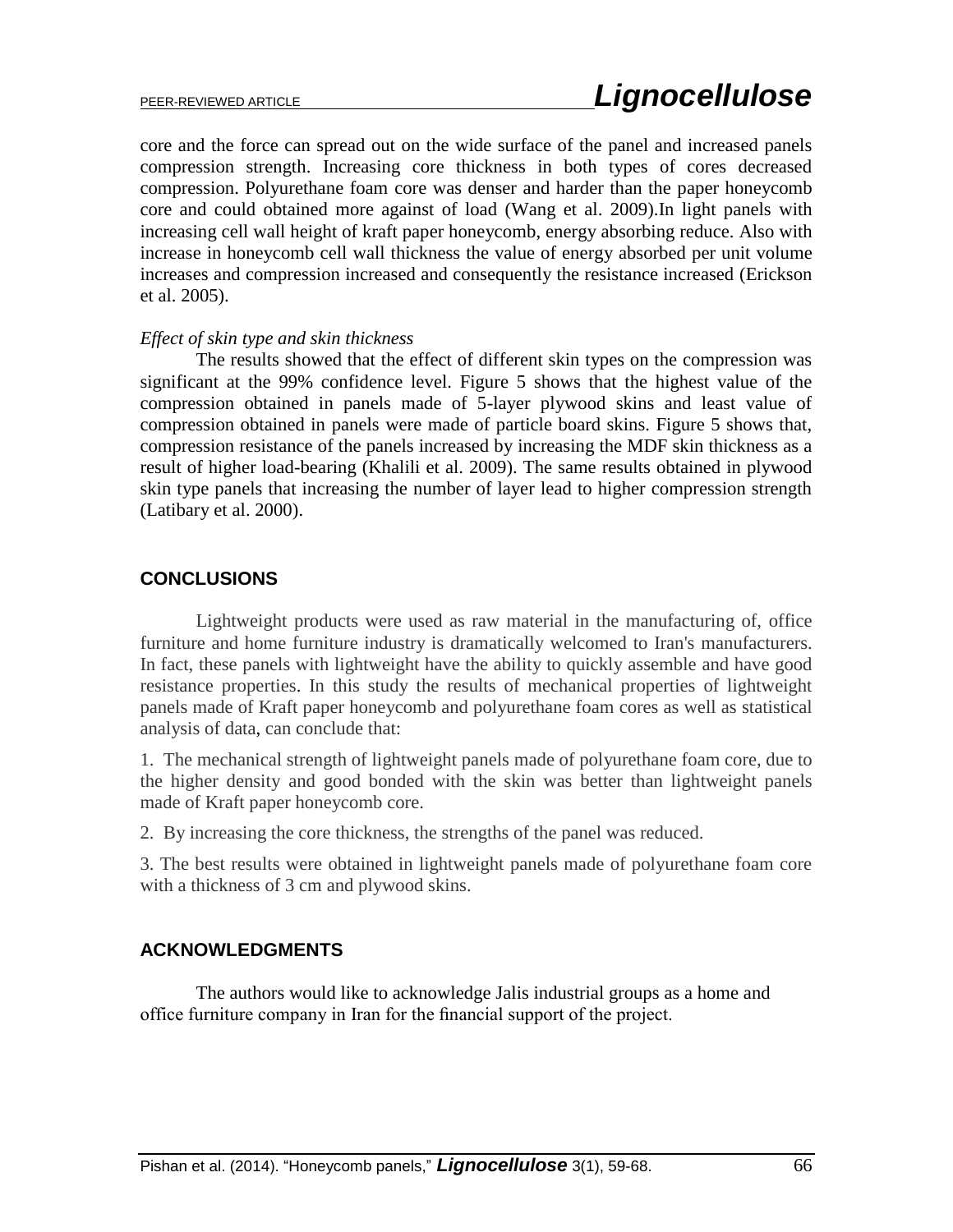#### **REFERENCES CITED**

Tan, C.Y., and Hazizan, Md. A. (2011). "Impact response of fiber metal laminate sandwich composite structurewith polypropylene honeycomb core," *Composites: Part B* 43, 1433-1438.

- Bitzer, T. (1997). *Honeycomb technology: materials, design, manufacturing Applications and testing*. London (UK): Chapman & Hall, 10–69.
- Pflug, J., Vangrimde, B., Verpoest, P.V., and epitte, D., Britzke, M.W., agenführ, A. (2004). "Continuously produced paper honeycomb sandwich panels for furniture applications," In: 5th Global wood and natural fibre composites symposium. Germany, Kassel, 27–28.
- Wemlund, G. (2004). Woodgoes''hightech''… finally: honeycomb panels offer Performance, design flexibility and, most importantly, much lighter weight. *Wood & Wood Products* 109(13), 73–5.
- Mosbybuildingarts.From:<http://www.mosbybuildingarts.com>/blog/2010/01/21/identify -remove-a-load-bearing-wall/.
- Vinson, J. R. (2005). *Sandwich structures: past, present, and future*. In: Thomsen OT, Bozhevolnaya, E., Lyckegaard, A., editors. Sandwich structures7: advancing with sandwich structures and materials: proceedings of the 7th international conference on sandwich structures. Aalborg (Denmark): Aalborg University, 29–31.
- Gibson, L.I., Ashby, M.F. (1988).*Cellular solids: structure and properties*. Oxford: Pergamon press.
- Noor, A.K., Burton, W.S., Bert, C.W. (1996)."Computational models for sandwich panels and shells," *Appl Mech Rev ASME*, 49(3), 155–99.
- Fortes, M. A., Ashby, M. F. (1999). "The effect of non-uniformity on the in-plane modulus of honeycombs," *Acta Mater* 47(12), 3469–73.
- Plantema, F. J. (1966). Sandwich construction. NewYork: *John Wiley & Sons*, Inc. Preis geb.
- Allew, H. G. (1969). *Analysis and design of structural sandwich panels.* Oxford (UK), Pergamon Press.
- Kelsey, S., Gellatly, R.A., and Clark, B.W. (1958). "The shear modulus of foil honeycomb cores," *Aircraft En*g 30, 294–301.
- Chen, Z., Yan, N., Deng, J., and Smith, G., (2011). "Flexural creep behavior of sandwich panels containing Kraft paper honeycomb core and wood composite skins," *Mater. Sci. Eng. A* 528 (16-17), 5621–5626.
- Chen, Z., Yan, N. (2012). "Investigation of elastic moduli of Kraft paper honeycomb core sandwich panels," *Composites: Part B*. 43, 2107–2114.
- American Society for Testing Materials (ASTM), Standard Test Methods for Flexural Properties of Sandwich Construction, C393-00, American Society for Testing and Materials, West Conshohocken, PA, 2000.
- DIN 52189 (1981). Testing of wood; determination of impact bending strength (Schlagbiegeversuch; Bestimmung der Bruchschlagarbeit).
- ASTM C-365-94. Standard test method for flatwise compressive properties of sandwich cores, (1994) (American Society for Testing and Materials, Philadelphia).